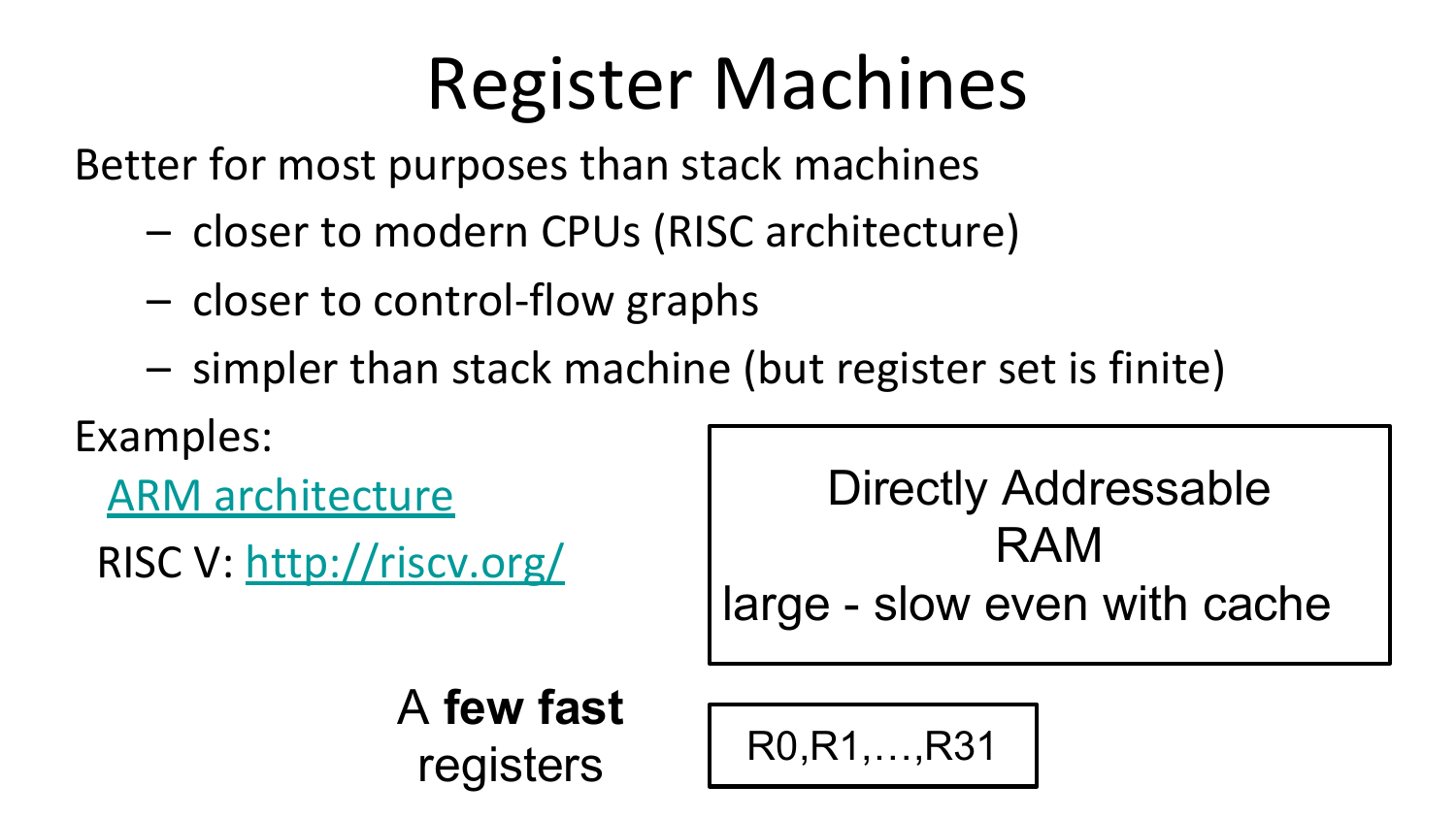### Basic Instructions of Register Machines

 $R_{i} \leftarrow \text{Mem}[R_{j}]$ load  $Mem[R_j] \leftarrow R_i$  store  $R_i \leftarrow R_i * R_k$  compute: for an operation  $*$ 

Efficient register machine code uses as few loads and stores as possible.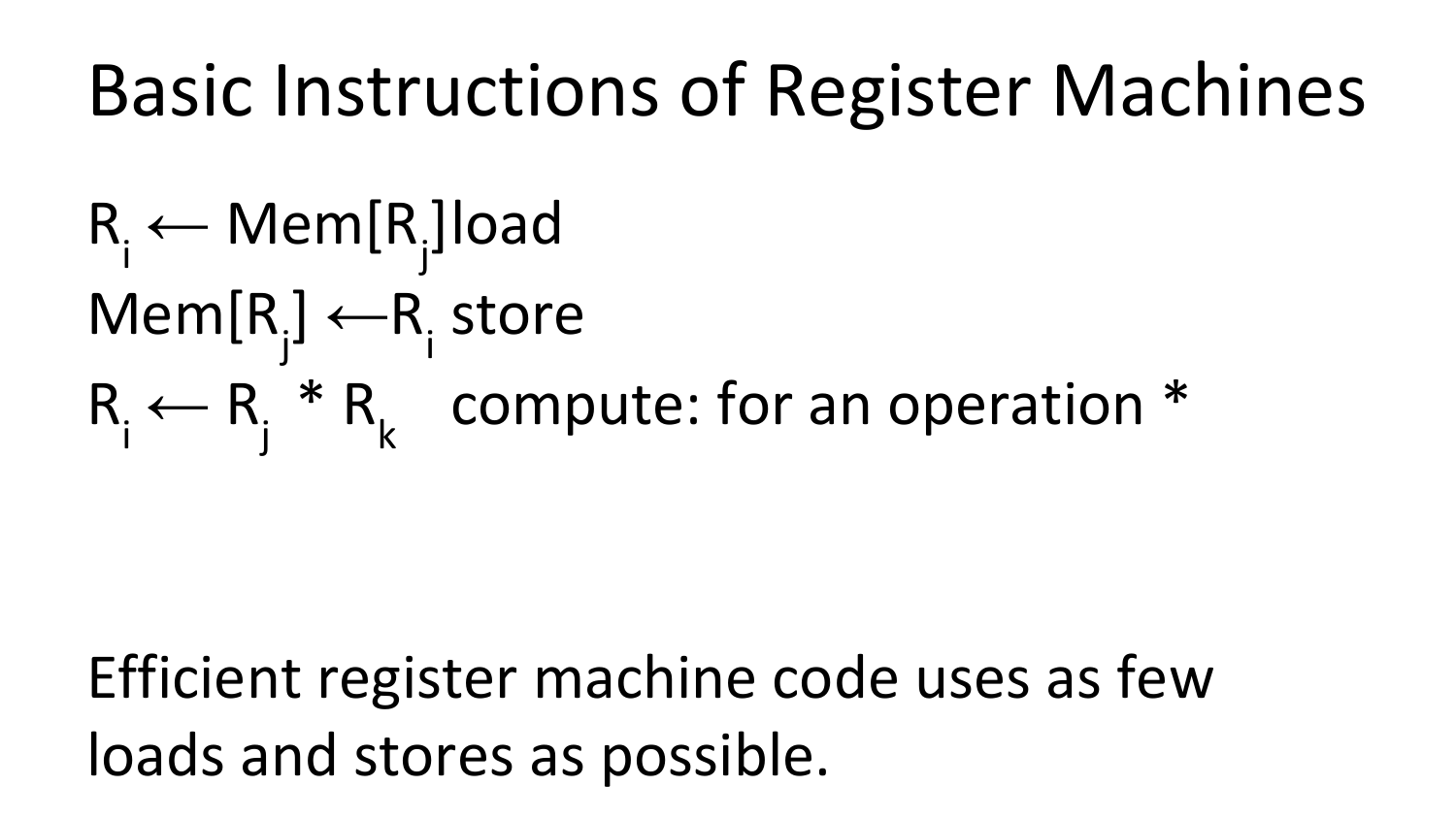# State Mapped to Register Machine

Both dynamically allocated heap and stack expand Heap is **more general**:

- Can allocate, read/write, deallocate, in any order
- Garbage Collector does deallocation automatically
	- Must be able to find free space among used one, group free blocks into larger ones (compaction),…

Stack is efficient: top of stack pointer (SP) is a register

- allocation is simple: increment, decrement
- to allocate N bytes on stack (**push**): **SP := SP N**
- to deallocate N bytes on stack (**pop**): **SP := SP + N**



Exact picture varies depend on hardware, OS, language runtime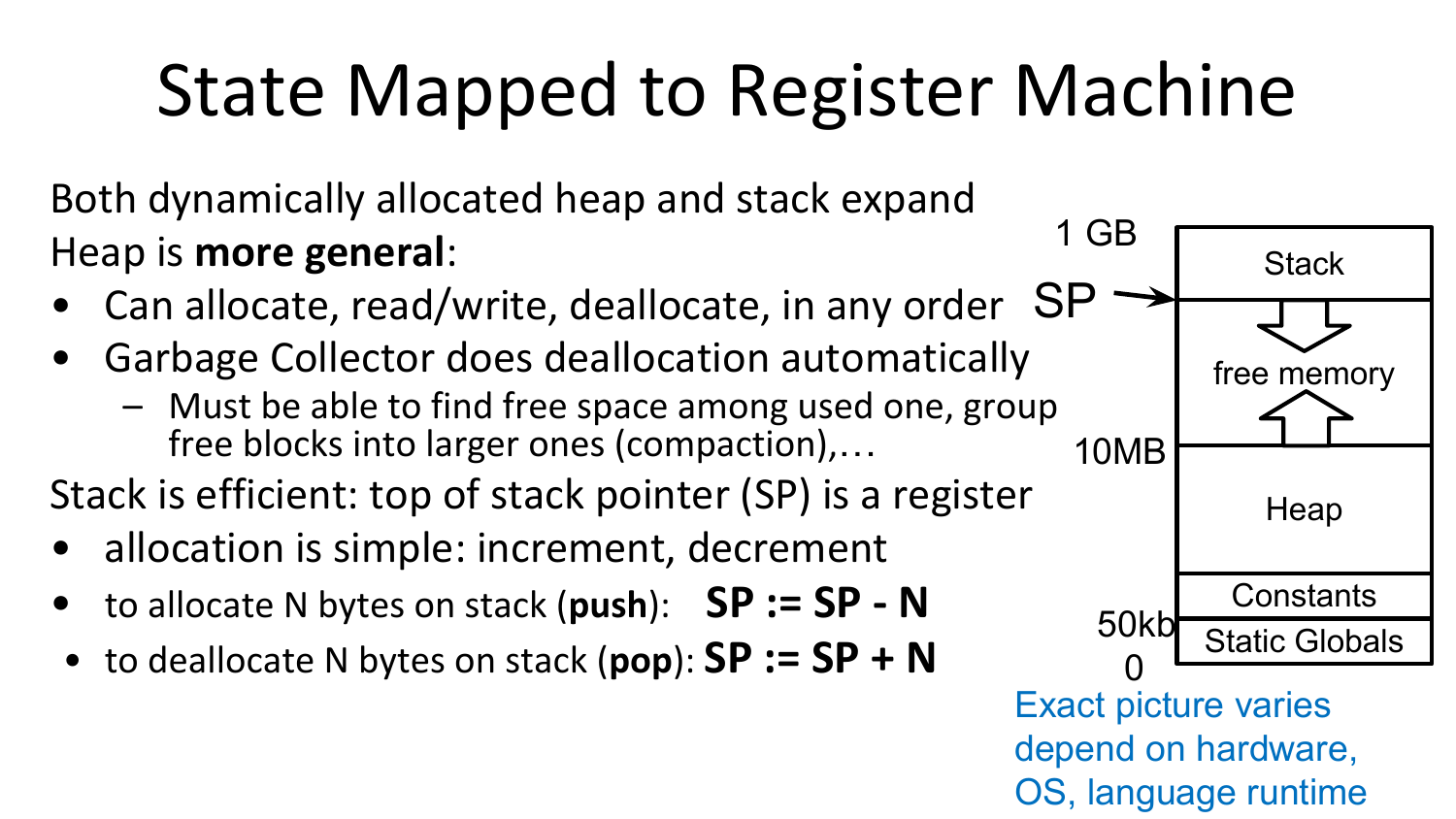WASM vs General Register Machine Code Naïve Correct Translation

# imul.32

 $R1 \leftarrow \text{Mem[SP]}$  $SP = SP + 4$  $R2 \leftarrow \text{Mem[SP]}$  $R2 \leftarrow R1 * R2$ **WASM: Register Machine:**

 $Mem[SP] \leftarrow R2$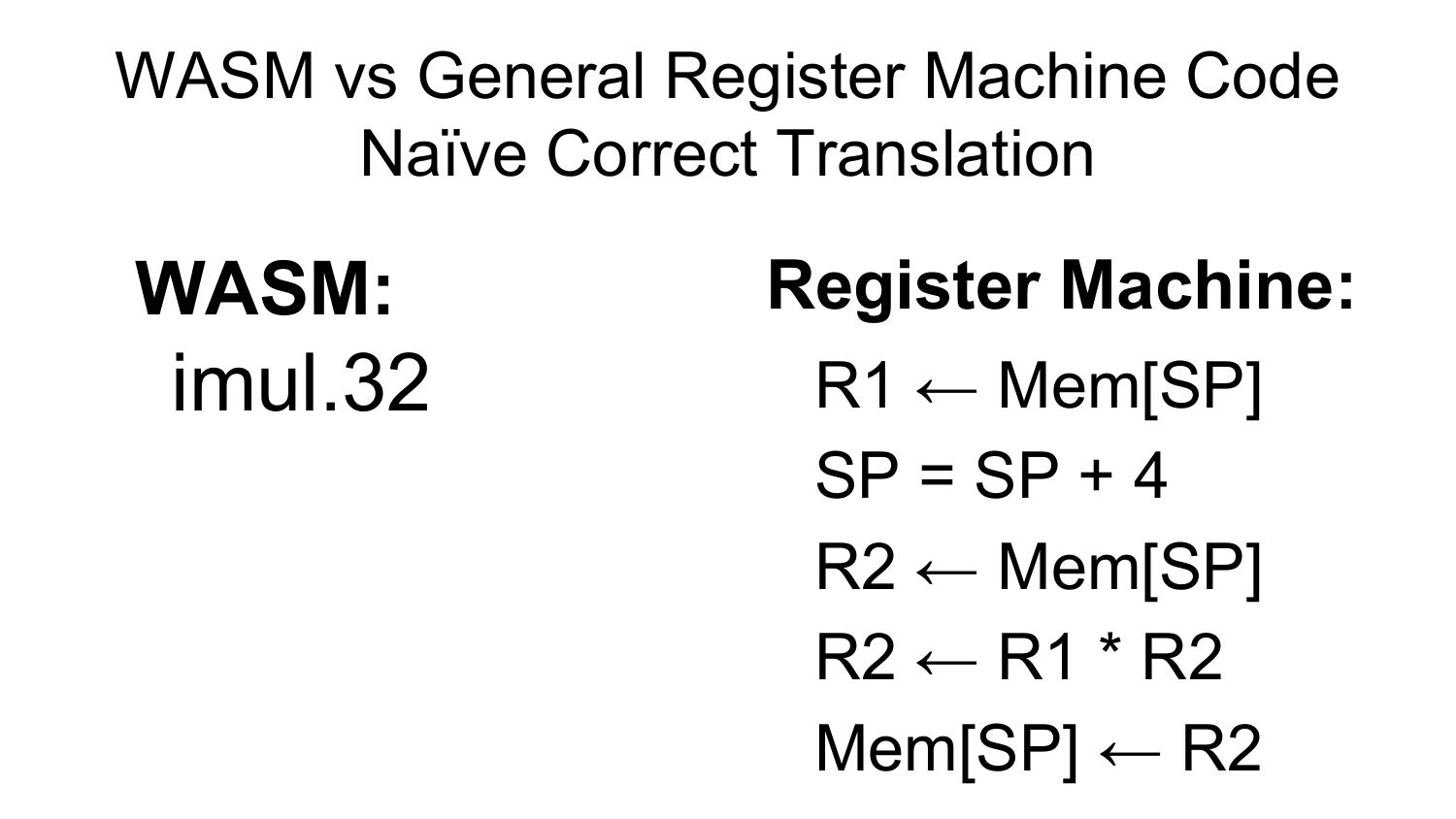### Register Allocation